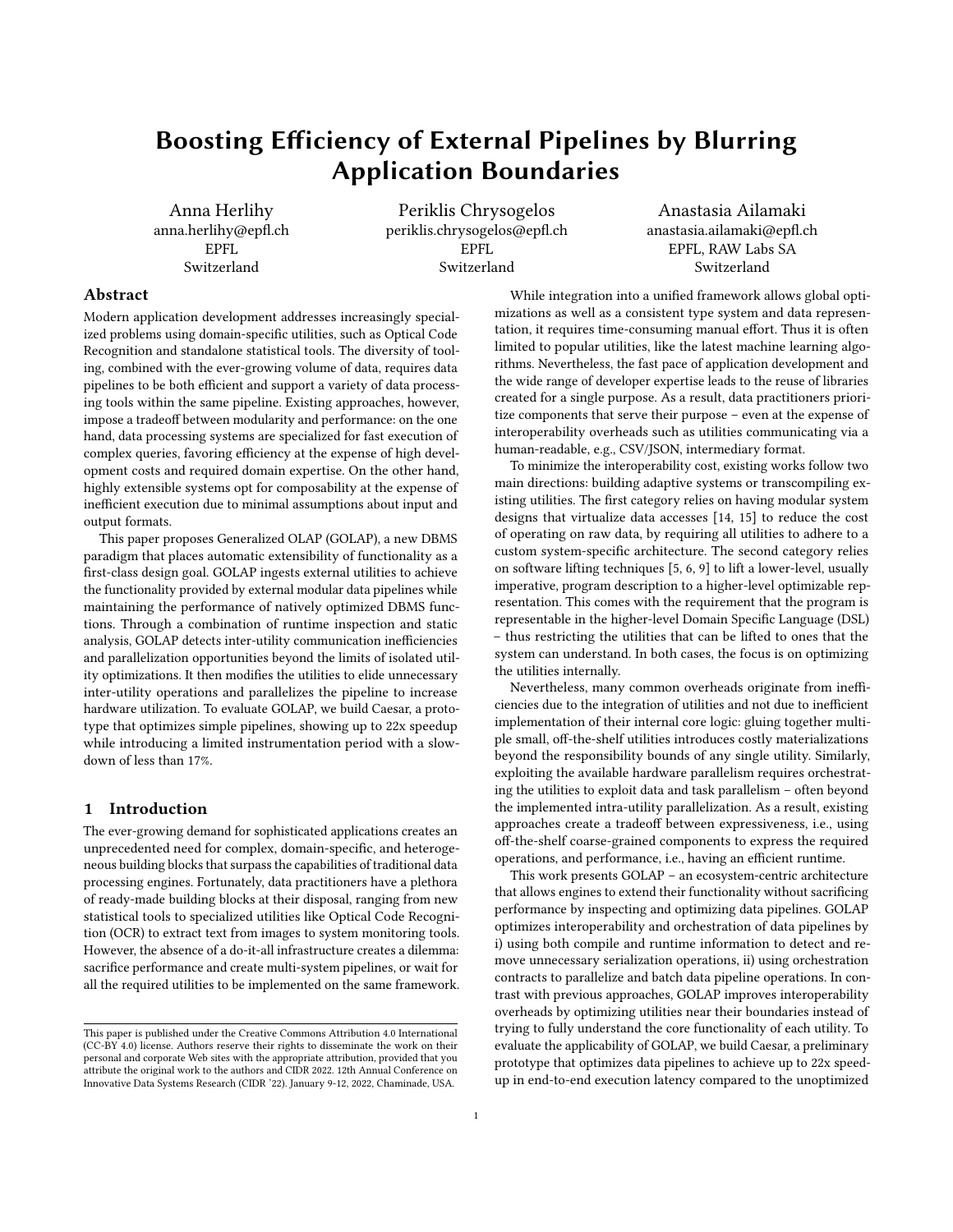done

<span id="page-1-0"></span>base="https://www1.ncdc.noaa.gov/pub/data/ghcn/daily/by\_year"; for y in {2010..2020}; do curl -s "\$base/\$y.csv.gz" | gunzip | noaa-decoder | range-calc | sed -e "s/ \*\$//" | xargs -I{} grep {} ghcnd-stations.txt | sed "s/^/Station with the largest temperature range in \$y:"

#### Figure 1: Example analytical pipeline with a mix of utilities

data pipeline and similar performance to manually optimized ones. Overall, GOLAP enables a new breed of analytical systems that auto-expand their functionality by absorbing external utilities. This paper makes the following contributions:

- We identify that off-the-shelf components provide fast access to new functionality while also providing an initial implementation that is amenable to optimizations and automatic tuning.
- We provide GOLAP, a new DBMS design that absorbs functionality by inspecting external pipelines to avoid interoperability overheads and missed parallelization opportunities – a significant benefit for DBMS-native operations.
- Through Caesar, we evaluate GOLAP on a mix of analytical and OCR-enabled pipelines and show up to 22x speed-up in end-to-end execution latency.

# <span id="page-1-1"></span>2 Motivating Example

Modern data pipelines target complex data collection and processing tasks. For example, a data pipeline may fetch images of handwritten notes, apply an Optical Code Recognition (OCR) method to extract the text, and run analytics on the result. Pipelines may be even more domain-specific, for example translating proofs from scans of old textbooks into an automatic theorem prover to create a database of theorems. While these are two very specific examples, they illustrate that the diversity of modern applications 1) requires data pipelines to be easily expressed in high-level, often domainspecific terms ("verbs") and 2) has made specialized examples the norm rather than the exception.

While database vendors put in significant effort to incorporate new functionality, support lags for less popular utilities. This impacts expressiveness, as data practitioners cannot introduce custom verbs into pipelines without sacrificing performance. If the database engine does not support functionality like fetching data from the network based on a subquery, uncompressing images, or running OCR, then the user is forced to invoke UDFs or external pipelines and tools. However, the effectiveness of the database performance optimizations reduces as the main workload shifts towards the chained external utilities.

As an alternative, we make the case for first-class support for expressing data pipelines using ready-made applications. Traditionally, there have been two extremes: on one side, analytical engines optimize for high performance of data pipelines expressed in the engine's native (e.g., relational) algebra. On the other side, bash/Python/serverless-like gluing frameworks optimize for expressiveness and composability at the expense of interoperability overhead. In this work, we show that optimizing interactions between applications allows data practitioners to express complex tasks in high-level terms without sacrificing performance.

Figure [1](#page-1-0) depicts a modified version of a data pipeline from PaSh [\[30\]](#page-7-5) that fetches data from the National Oceanic and Atmospheric Administration (NOAA) to find which weather monitoring station had the highest single-day temperature range per year. We use this pipeline as an example of a traditional analytical query, one that uses a set of off-the-shelf general utilities (curl, gunzip, and sed to fetch, decompress and post-process the data, respectively) as well as two task-specific utilities (noaa-decoder processes data to extract relevant values and range-calc groups the input CSV by the first column and simultaneously computes the max of the second column).

The NOAA pipeline is put together using bash to pipe data from one utility to the next. For the rest of the text we use bash-like terminology to describe the pipelines and application interactions; however GOLAP is not a bash optimizer. GOLAP is a proof-ofconcept for a DBMS design that ingests analytical pipelines: we consider data pipelines composed of applications (utilities) that communicate through explicit pipes. At the moment, the individual operators are executables that read data from stdin and write it to stdout. Our implementation and examples use C++ for the application code; however, our proposal can be extended to ingest and optimize other source languages. Furthermore, for utilities to take advantage of optimizations that are based in just-in-time inspections and source code modifications, we assume the source code and build system of the pipeline's applications is available.

While the NOAA pipeline requires minimal development effort, it misses standard OLAP performance optimizations such as parallelization and suffers from unnecessary serializations. Expressing the same pipeline in an OLAP engine, however, requires operations that are often missing from a DBMS, such as task-specific functionality like noaa-decode. In this paper, we propose GOLAP: a system design that targets both expansion of DBMS functionality and efficient execution of external utilities, through inspection and rewriting of data pipelines.

# 3 Background and Related Work

Optimizing data pipelines has received attention from both the database and compiler communities. This section surveys the related work and explains how GOLAP extends the state-of-the-art.

Efficient analytical query execution. Analytical engines have powered pipelines and heavy-duty warehousing queries for decades. OLAP engines use internal properties to parallelize execution. Specifically, they inject meta-operators [\[10\]](#page-7-6) or use parallelized operator variants [\[20\]](#page-7-7) to achieve efficient, scalable execution. Vectorization [\[2\]](#page-7-8), code generation [\[22\]](#page-7-9), and their combination [\[17,](#page-7-10) [21\]](#page-7-11) have ameliorated indirection and inter-operator overheads. Furthermore, just-in-time code generation allows analytical engines to execute queries over various data formats [\[14,](#page-7-0) [15\]](#page-7-1) efficiently. As external utilities are outside GOLAP's control, it uses orchestration contracts and utility rewrites to achieve similar optimizations.

Auto-managed pipelines. The complexity of modern workloads has led to the transition to automanaged, serverless environments that provide orchestration as a service, inspiring work on optimizing execution in the cloud [\[6,](#page-7-3) [13\]](#page-7-12) and on scalable operating systems [\[3\]](#page-7-13) to support it. As a core component of these infrastructures, including Docker, the UNIX Shell is at the frontend [\[11,](#page-7-14) [25\]](#page-7-15), with PaSh [\[30\]](#page-7-5) parallelizing scripts through annotations. Lastly,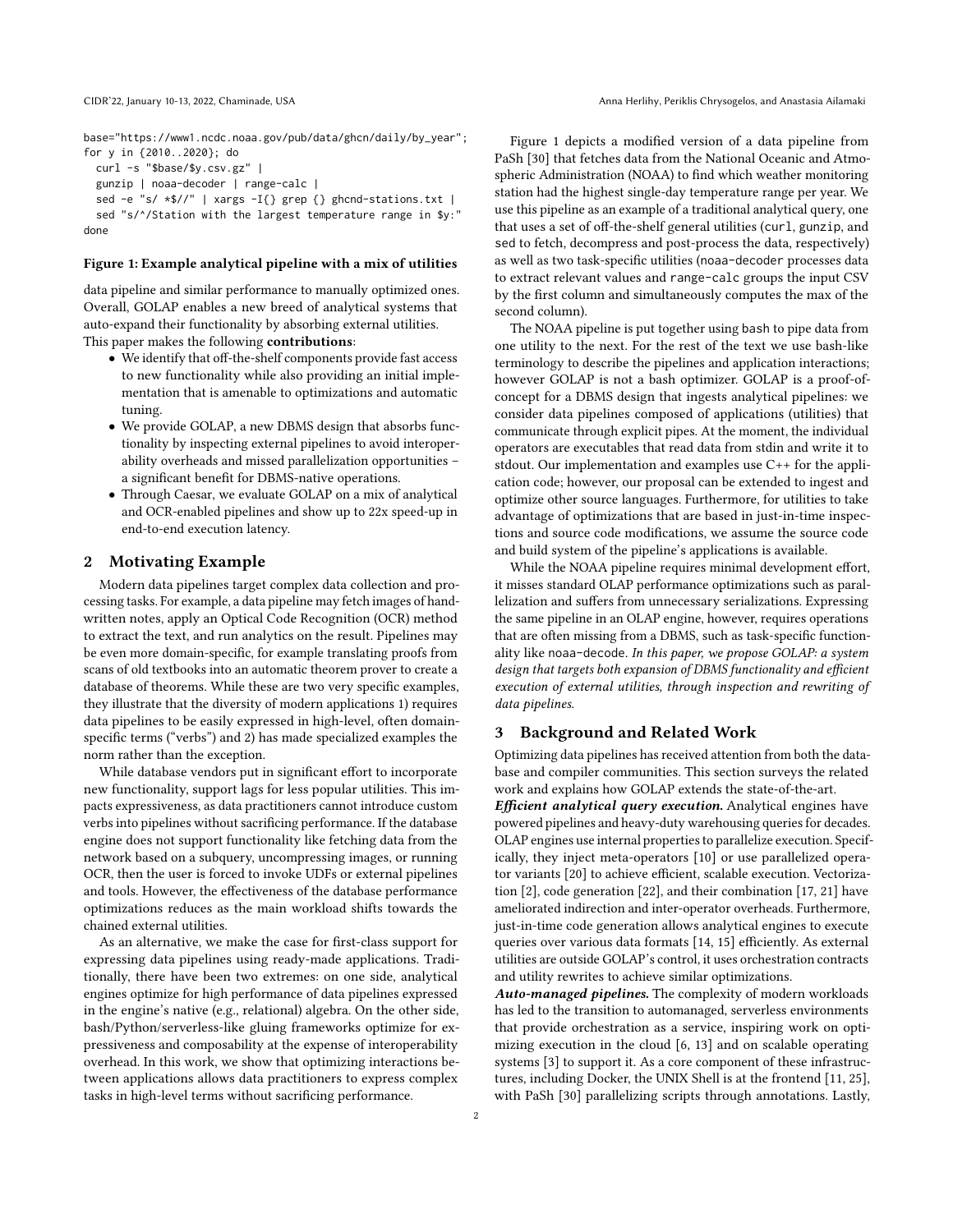Boosting Efficiency of External Pipelines by Blurring Application Boundaries Communication Communication CIDR'22, January 10-13, 2022, Chaminade, USA

speculation [\[26\]](#page-7-16) and auto-parallelization through look-ahead predictions [\[18,](#page-7-17) [31\]](#page-7-18) expose additional parallelism. GOLAP uses orchestration artifacts similarly to PaSh but is not Shell specific and modifies the application source to further optimize execution. GO-LAP provides a runtime layer for running applications similarly to DBOS [\[3\]](#page-7-13), but instead of providing efficient OS primitives, it modifies the execution layer itself.

Domain-Specific Languages (DSLs) allow expressive and optimizable representations for many domains, including for dataintensive [\[23\]](#page-7-19) and machine learning [\[4\]](#page-7-20) tasks. Furthermore, verified lifting [\[5,](#page-7-2) [6,](#page-7-3) [9\]](#page-7-4) allows the lifting of low-level representations into higher ones if the higher-level DSL supports the low-level operations. However, finding a DSL that has broad applicability is an open challenge. Thus, MLIR [\[19\]](#page-7-21) proposes loosely combining multiple DSLs through a generic representation that allows co-optimizing multiple representation levels. GOLAP follows a multi-representation strategy, similarly to MLIR, and lifts input programs, similarly to verified lifting. In contrast to both MLIR and verified lifting, GOLAP uses runtime information to lift the input programs and optimize them.

Code optimization through traces. Profile-Guided Optimization (PGO) [\[24\]](#page-7-22) uses traces to guide compiler optimizations. Partial Evaluation (PE) [\[27,](#page-7-23) [32\]](#page-7-24) modifies the binary just-in-time, to aggressively inline and improve branch handling inside the boundaries of an single utility/application. In this work we build on top of PE to 1) enable inter-utility optimizations, and 2) take advantage of the limited operations on intermediary (cross-application) data to extend these techniques to modify the intermediary data representation. Similarly to JVM JIT compilers [\[32\]](#page-7-24), GOLAP does not apply optimizations if assumptions are invalidated during runtime. Weldr [\[12\]](#page-7-25) fuses binaries to allow inter-application analysis. Both PGO & Weldr operate at compile time and thus have to generate programs equivalent to input ones – prohibiting aggressive optimizations such as changing output formats that GOLAP can perform by modifying utilities just-in-time. Furthermore, in contrast with PE, GOLAP has multi-application visibility and thus gathers and synchronizes information across utilities.

#### <span id="page-2-1"></span>4 Where Time Goes

Despite the plethora of performance optimizations described above, connecting multiple off-the-shelf utilities into data pipelines still suffers from inefficiencies: application boundaries hinder interprocess optimizations and orchestration, resulting in a trade-off between modularity and performance. This section discusses these two sources of inefficiency and how the increasing diversity of tooling challenges existing database solutions.

# 4.1 Interoperability & Intermediate Data

What happens. Big data-intensive applications and frameworks often support multiple input/output formats, from human-readable ones like CSV to high-performance, standardized ones like Protocol Buffers. Same-process pipelines may also rely on language-native containers such as NumPy arrays, or C++ std::vectors.

The problem. Pipelining from a data-producing utility to a dataconsuming utility requires both applications to support at least one common (physical) data format, potentially through a third

<span id="page-2-0"></span>

Pipeline Figure 2: Potential speed-up by inter-process optimizations

(converter) utility, as well as compatible input shapes (logical layout) like requiring that no extra columns are outputted by a producer to a consumer that can not handle them.

The traditional way. In traditional DBMS architectures, operators are composable by design: the engine can connect logical operators to create complex execution plans. The valid plans satisfy the requirement for compatible logical layouts across operators. For the physical layout, multiple alternatives have been proposed, with either a fixed set of data representations across the operators, characterized mostly by volcano-based [\[10\]](#page-7-6) and vectorized execution engines [\[1,](#page-7-26) [2\]](#page-7-8), or by more flexible intermediate representations across fused operators [\[22\]](#page-7-9) and just-in-time data access paths that span multiple operators [\[14,](#page-7-0) [15\]](#page-7-1). In all cases, as the data exchange across operators resides on the critical path, existing DBMS architectures either make strong assumptions about the data types and compatibility across operators or invasively require the operators to be expressed using the DBMS framework internals.

Limitations. End-to-end pipelines that rely on off-the-shelf components can not make assumptions about what frameworks each component uses, nor expect components always to produce the optimal output shape. Instead, pipelines often rely on human-friendly formats as a default (for when components are physically incompatible) or intermediate transformations (for when they are logically incompatible). Nevertheless, performance-critical data conversions often apply the same operations repeatedly, providing the potential to either avoid conversion costs by fusing applications (e.g., making calls through the internal APIs) or by injecting alternative input paths that impose lower overheads.

**Example.** Figure [2](#page-2-0) shows the execution time for three pipelines, two of which have unnecessary materializations. The first one, "Int-Sum", is an integer generator (i.e. a producer utility) that pushes data into a summation aggregation (i.e. a consumer utility), while the second one is NOAA of Section [2](#page-1-1) which also follows the producerconsumer pattern. The aggregation stages of both the Int-Sum and NOAA convert the output elements back to integers to perform calculations, which is an avoidable overhead. Knowing both sides of the pipe, a rewrite of the Int-Sum would provide up to 4.5x speedup. In the NOAA pipeline, this optimization can be combined with orchestration optimizations described in the next section.

# 4.2 Orchestration

What happens. Popular applications often support parallel execution, either automatically or at the user's request. Smaller utilities may not be parallelized, or they may observe small performance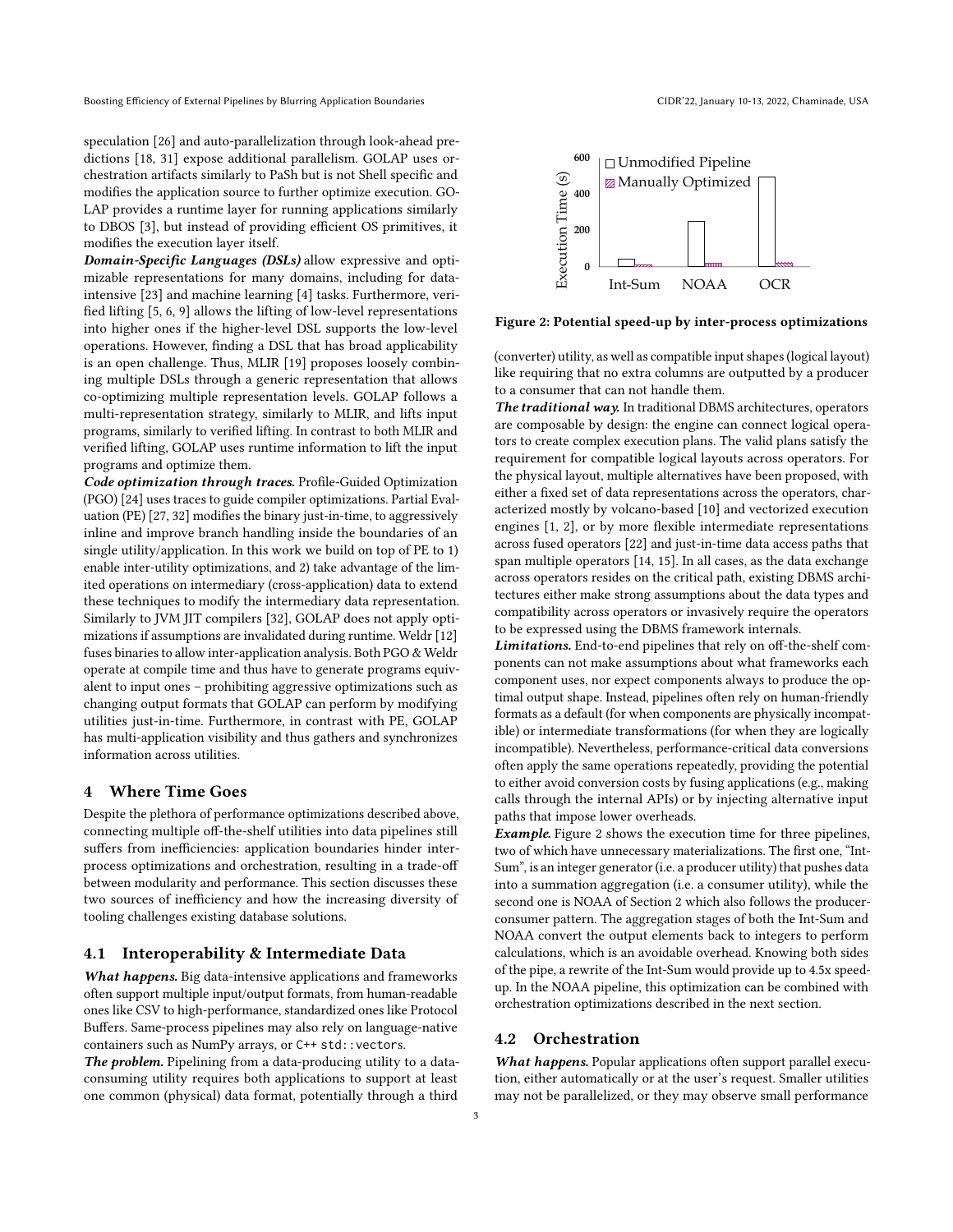CIDR'22, January 10-13, 2022, Chaminade, USA Anna Herlihy, Periklis Chrysogelos, and Anastasia Ailamaki

gains from multiple threads. Non-parallelized utilities may further be categorized in i) utilities that support running multiple of their instances concurrently, usually relying on process-level isolation and task parallelism, or ii) strictly sequential implementations that modify common state (e.g. files) in a multi-task unsafe manner, leaving little room for multi-core execution.

The problem. Unfortunately there is minimal support for interutility parallelization: utilities are developed in silos, leaving little space for automatically parallelizing chains of utilities. Existing approaches rely on the user manually spawning multiple pipelines, with the exemplary cases of work queues and serverless infrastructures for parallelizing independent tasks. As a result, utilities with sufficient data parallelism can self-parallelize in isolation but parallelizing combined pipeline stages is left to the user due to the architectural separation imposed across utilities for modularity.

The traditional way. Traditional DBMS designs embrace taskand data-parallelism even in the presence of strict, e.g. ACID, isolation requirements. For data-parallelism, big tasks are broken into multiple small ones by parallel OLAP engines to exploit multiple accelerators and CPUs. This is accomplished by leveraging different operator properties in two ways. First, each execution stream is readonly and the mutable state is private [\[7\]](#page-7-27), and the execution plan handles stream and intermediate data structure consolidation. Second, the operators themselves handle inter-stream conflicts [\[8,](#page-7-28) [20\]](#page-7-7). Task-parallelism is exploited during multi-query execution or by transactions that rely on concurrency control to handle conflicts. In all cases, existing DBMS designs rely on cooperative concurrent execution across different DBMS components and knowledge about the functional characteristics of the queries.

Limitations. The limited number of database operators makes transcribing the required properties to optimization rules feasible; however, the diversity of utilities hinder a similar approach because of sheer volume. Parallelization opportunities are further decreased due to the architectural boundary that limits the exposure of parallelism by applications themselves: a producer utility can not control the parallelization level of the utility consuming its output. Instead, existing pipelines rely on the user explicitly orchestrating the utilities to achieve efficient hardware utilization. Example. The default NOAA and OCR pipelines (Figure [2\)](#page-2-0) suffer from hardware underutilization as parallelization is only within a utility. Parallelizing the OCR pipeline leads to a 22x speedup over the default execution, while parallelizing and avoiding the serialization results in 17x speedup for the NOAA pipeline.

## <span id="page-3-0"></span>5 Generalized OLAP: Blurring the Boundaries

We envision GOLAP, a DBMS architecture that is ecosystem-aware: the DBMS understands and ingests applications to optimize the overall execution and enable efficient, generic data pipelines. GO-LAP embraces composability by allowing applications to form data pipelines while at the same time applying optimizations by discovering pipeline characteristics and restructuring both the pipeline execution as well as the applications themselves. While traditional database architectures only optimize internal execution, GOLAP i) makes external utilities a first-class execution primitive, ii) learns from pipeline descriptions and optimizes inter-utility operations.

Diverse ecosystem as an opportunity. Instead of trying to mimic and re-implement the continuously diversifying requirements of data pipelines, GOLAP embraces external utilities and uses them as a means of adopting new functionality. GOLAP is based on the observation that the pipeline description (i.e. the ordered list of executables and their arguments) is itself a starting point for the DBMS to learn functionality, by inspecting and executing the provided pipeline. For example, each stage of the NOAA pipeline example in Figure [1](#page-1-0) would be an element in the ordered list that makes up a pipeline description. GOLAP can then focus on finding and optimizing inefficient stages by learning from the description and inspecting data that flows though the pipeline.

Domain experts write the core logic of utilities. However, the interfaces used to connect and interact with other utilities often lack optimizations – application interfaces are designed based on expected, not actual, usage patterns . GOLAP inspects the pipeline statically and dynamically to discover and fix inefficiencies on the utility boundaries, and improves invocation patterns that are otherwise outside the responsibility of any single component.

Understand inefficiencies – not operations. Ingesting external utilities removes the burden from the DBMS to understand what logical operations are being performed, as long as it has access to and can transform the utility source to bypass inefficiencies. Furthermore, while general optimization of each utility is challenging, the GOLAP architecture simplifies the task by reducing the problem to identifying specific optimizable patterns. Optimizing pipelines just-in-time allows GOLAP to collect runtime data about the utilities and their invocation parameters. This data informs decisions about optimization and de-optimization.

**Blueprint.** An orchestration environment should represent the pipeline in a form that is amenable to optimization. Creating a Domain Specific Language (DSL) that encapsulates all the required traits creates a trade-off between the complexity of the DSL and the information it encapsulates. Each optimization, however, requires only a subset of the traits and thus can be best served by a DSL that is made-to-fit the corresponding optimization.

GOLAP combines multiple optimizations by allowing the system to operate over each optimization's preferred representations, as long as there is a one-to-one mapping back to full utilities. That is, optimizations are applied by GOLAP using the optimizationspecific representation which must include a reference back to the original utility. Then, the system can inject instrumentation to inspect the applications on their runtime and perform rewrites.

Benefits of GOLAP. First, external utilities benefit from the internal DBMS performance optimizations, while the DBMS benefits from externally implemented functionality without the overheads and limitations of UDFs. Second, by optimizing utilities based on real-time ecosystem and workload information, GOLAP allows informed optimization decisions based on how the utility is used. Instead of optimizing applications a priori and relying on expected workloads, GOLAP gathers the optimization and usage information from the execution environment. Thus expensive yet required functionality for modularity, like managing a multitude of supported formats, can be omitted. Third, GOLAP avoids transforming the full application semantics, allowing utilities to be ingested and optimized by lifting only inefficient operations that take place near the inter-utility boundary.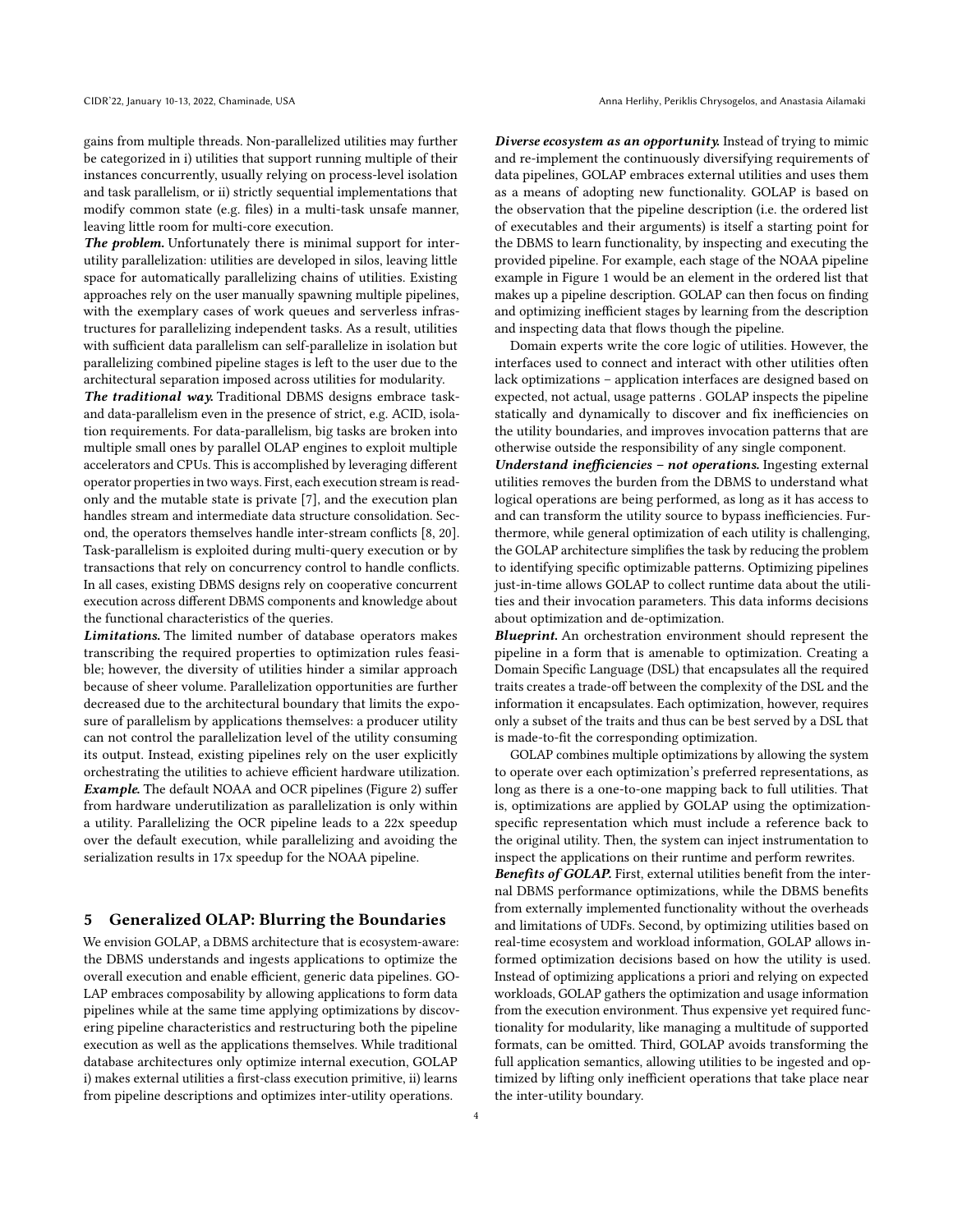Challenges. Materializing GOLAP relies on three pillars.

Challenge #1: representation. GOLAP engines need to optimize a diverse range of applications with unknown semantics. For GOLAP to apply the different optimizations, it needs a DSL that is amenable to multiple transformations but simple enough for a GOLAP implementation to lift the data pipelines into its DSL.

Challenge #2: understanding. GOLAP relies on compile and runtime inspection to understand parts of utilities. Verified software lifting [\[5,](#page-7-2) [6\]](#page-7-3) frameworks aim to understand the core functionality of utilities to transform them to an equivalent IR natively supported by the framework. Lifting, however, requires the principle concepts of the core functionality to be compatible with the target framework and simple enough for the transformation to succeed. The GOLAP architecture reduces the concepts that must be learned by targeting hardware underutilization & interoperability inefficiencies across utilities. This creates a new set of challenges for software lifting and an opportunity for aggressive, focused, partial lifting, but requires GOLAP to understand the application boundaries and identify inefficiencies such as inverse operations.

Challenge #3: modification. GOLAP relies on transforming pipelines to avoid overheads on multiple levels. Nevertheless, avoiding overheads like unnecessary serialization requires modifying the utilities. Thus, GOLAP engines need to rewrite utilities not designed for code generation and structure modifications. Many code generation frameworks rely on either getting a source language and lowering it into a lower-level one or into code-generation-aware infrastructures where the components actively tune themselves based on their inputs to generate specialized versions. Nevertheless, GOLAP follows a learn-by-example paradigm where it starts with the unmodified utilities, and despite the utilities being oblivious to the code generation, it modifies their source code. As a result, GO-LAP engines need to modify existing applications without breaking their semantics in the scope of the current pipeline.

# 6 Caesar: A GOLAP Orchestration Engine

To evaluate the benefits and the feasibility of GOLAP, we built Caesar, a prototype orchestration engine that instruments and optimizes simple pipelines. To this end, Caesar implements simple versions of the main components required to optimize example pipelines, leaving generalization and equivalence guarantees needed by the end-to-end pipeline for future work. Caesar accepts a pipeline description, as well as optional testimonials for operators that are used to apply orchestration and serialization optimizations. The testimonials include the classification of utilities for parallelization and the location of the source code for serialization optimizations.

Caesar overview. To cover multiple cases across the optimization spectrum described in Section [4,](#page-2-1) Caesar provides prototype support for high-level pipeline transformations, i.e., process-level parallelization and low-level pipeline transformations, i.e., serialization avoidance. To apply low-level pipeline transformations, Caesar follows a three-phase cycle corresponding to the challenges outlined in Section [5:](#page-3-0) i) it creates an optimization-specific representation of the pipeline, ii) it inspects the description as well as the runtime behavior, and iii) optimizes the pipeline by transforming the pipeline, the utilities that compose it, or both.

Veni: pipeline representations. During optimization, Caesar keeps two levels of representation: one in terms of the whole, executablelevel utilities, and one as a parsed version of the utilities' source code. If the source code is unavailable, Caesar can still run and parallelize the utilities but cannot make low-level modifications. The executable-level representation is always maintained and is used to execute the pipeline by connecting and controlling the binaries. The source-language representation of each utility is used for low-level transformations and for injecting the data instrumentation.

Representations for parallelization. The parallelization transformation operates directly on the executable-level representation, as rewrites only change the invocation pattern of utilities. For example, a pipeline that contains a series of embarrassingly parallel utilities in a row would be transformed by greedily combining the representations of the utilities until a utility that breaks the pipeline is reached. The combined utilities would be passed to a gnu-parallel [\[28\]](#page-7-29)-like utility which would replace the series of individual utilities in the optimized pipeline. Thus, both the final and the intermediate pipeline representation are in the executable-level representation. Specifically, the representation is a DAG, with each node representing an application and its command-line arguments connected based on the communication patterns. Caesar currently supports only explicit pipes for inter-process communication.

Representations to avoid serialization. In contrast to parallelization, avoiding serialization requires fine-grained information about the conversions performed by each utility to write its output and read its input. Thus, for serialization avoidance, Caesar inspects the source code of each utility to find the operations related to the output and input streams. Avoiding a serialization step requires finding inverse operations, such as std::to\_string and atoi, across the utilities and rewriting the source code to transfer the data in its original, binary form, instead of the serialized values. The modified source code is compiled, and the representation is then lifted back into executables to maintain compatibility with the rest of the optimizations. Furthermore, unlike traditional lifting techniques, the core, non-serializing code is left untouched, so Caesar avoids the overhead of analyzing the entire utility.

Vidi: *pipeline inspection*. To transform the executing pipelines, we use orchestration contracts (testimonials) to parallelize the pipeline: by inspecting the pipeline, Caesar recognizes and matches utilities to their (developer-provided) testimonials in order to parallelize subpipelines. We also inspect the execution graph to find hot paths both in terms of frequently invoked utilities as well as frequently invoked utility-internal functions. Then, if there is a path that is sufficiently hot to optimize, we inject logging operations to find inverse operations across utilities.

Parallelization through testimonials. We rely on testimonials that categorize the utilities into parallelization categories to increase hardware utilization. Furthermore, testimonials describe how the utility should be transformed to enable parallel execution for each category. Specifically, testimonials assign each utility to a relational operator category and provide modification rules for the utility parameters that enable parallelization when possible. Testimonials can categorize utilities as projection/filter-, aggregation- and join–like, to allow optimization such as parallelizing the corresponding relational operators by moving a parallelization point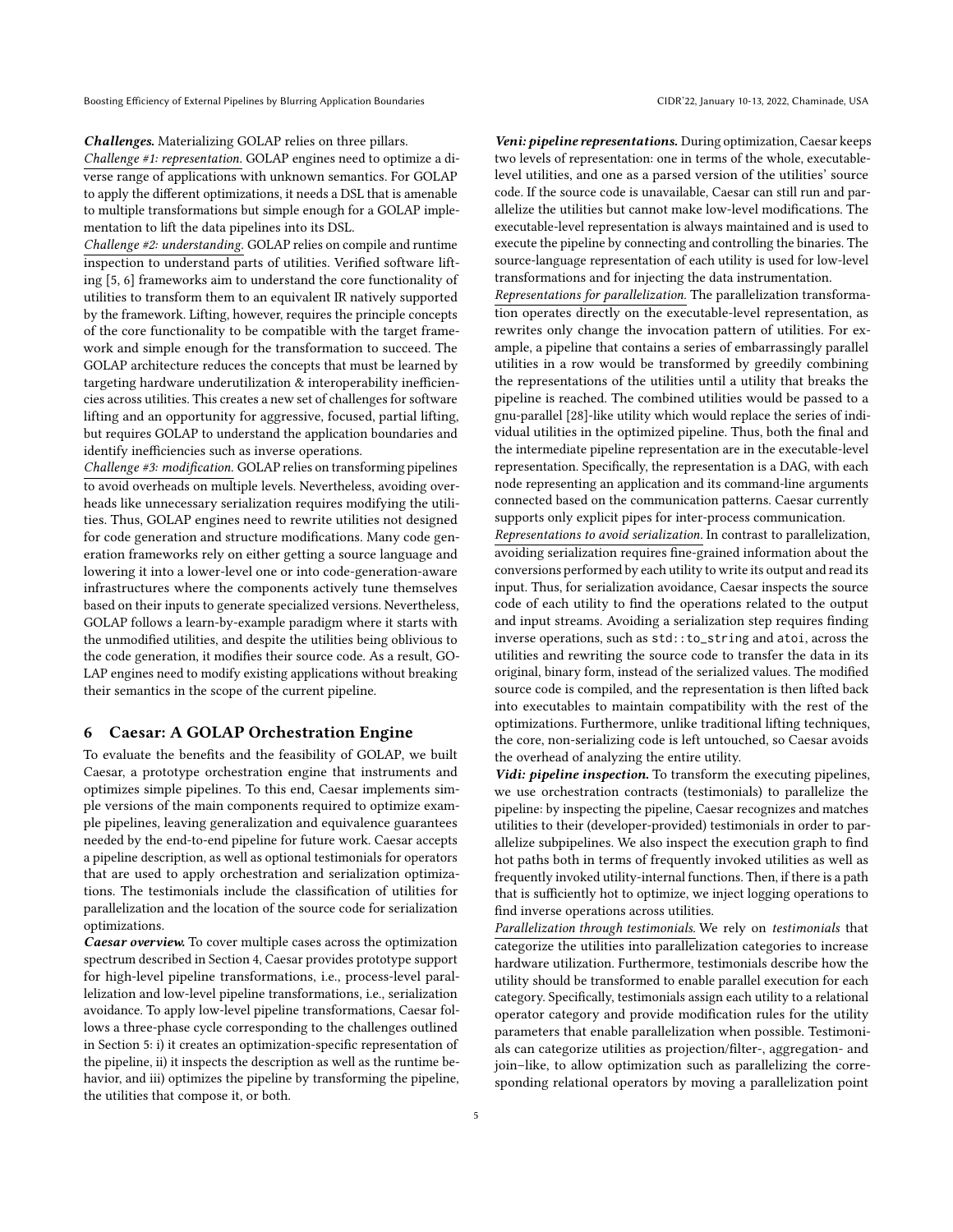before the corresponding operation. Currently, Caesar supports only projection-like testimonials and uses them to parallelize multiple invocations of the same utility.

In contrast to manual parallelization of a pipeline, testimonials are utility-specific but pipeline-independent. As a result, testimonials are shared across pipelines and inherited during utility rewrites (e.g., after removing serialization). Furthermore, as testimonials provide only a limited number of parallelization categories, they also create structured information for the parallelization passes to create long parallel pipelines. While we plan, in future work, to add support for adaptively deciding based on runtime information the parallelization degree of each segment, for now, Caesar parallelizes only projection-like testimonials and it greedily combines the ones corresponding to a pipeline's utilities to parallelize execution.

Runtime instrumentation to bypass serialization. To avoid serialization and deserialization, Caesar first statically searches the utility source code for pairs of points consisting of a point in the producer utility that writes serialized data into the pipe, and a point in the consumer utility that reads the data and deserializes them. When such a pair is detected, Caesar has to build enough confidence that these points perform inverse operations before proceeding to the rewrite phase. While logic-based static analyses like points-to or dataflow analysis can provide strong guarantees if all the information required is available at compile-time, they are pessimistic, often computationally expensive and may fail to provide specific enough guarantees when the required information is only available at runtime. Because of these limitations, Caesar currently uses i) light source-code analysis based on AST pattern matching to identify candidate points, and ii) code instrumentation to build the required confidence by injecting code to log and compare the inputs and outputs of the candidate points. As a result, the tunable confidence allows Caesar to perform more aggressive optimizations and with less analysis effort when inaccuracies are tolerable. Caesar removes the logging if inspecting the logs proves that the two points are not inverse. In contrast, if the logs collect enough proof that the two points perform inverse operations, Caesar proceeds into the rewrite phase to bypass the serialization. To show the potential of the aforementioned process, Caesar detects std::cout.write of integer-to-string conversion patterns and their inverse; we leave further extending point discovery to future work.

Vici: *pipeline rewrite*. Based on the pipeline representations and inspection, Caesar rewrites the pipelines to take advantage of optimization opportunities in two levels: coarse-grained parallelization and fine-grained serialization avoidance.

Rewrites for parallelization. The parallelization testimonials allow for task-parallelism, by spawning multiple instances of the same utility for different inputs, such as the tasks generated by the forloop of the NOAA pipeline. In order for Caesar to handle such transformations, it handles the pipeline execution by launching and connecting the utilities itself instead of relying on a shell or another runtime environment.

Rewrites to avoid serialization. When two points are deemed inverse, Caesar modifies the applications to bypass the serialization and deserialization by replacing these calls with writing and reading the raw binary value directly. To avoid misinterpreting serialized

data as binary ones or vice versa, Caesar synchronizes the two applications before switching to binary intermediary data – currently using the number of produced and consumed data. Furthermore, fusion plays an important role in state-of-the-art analytical engines. Caesar extends points matching into partial application fusion: when a single serialization unit is fully matched, such as in the case of the Int-Sum pipeline, Caesar fuses the two applications into one executable to further reduce the communication overhead.

# 7 Runtime Instrumentation

Source-to-source transformation. Caesar uses source-to-source translation, namely the removal of calls to (de)serialization functions. This allows Caesar to modify the utility behavior near the application boundaries, while maintaining the pipeline semantics. So from a single-application point of view, the optimized utility produces or consumes a different data format, and thus it is not equivalent to the initial program. It also allows for language implementation details, for example if a given language is statically or JIT compiled, to remain transparent to Caesar. Caesar implements the source-to-source transformations in ANTLR4 [\[29\]](#page-7-30), a parser-generator library that ingests grammar specifications and generates parse-tree visitors. The generated ANTLR visitors are specialized to perform the appropriate source code modifications, such as omitting the code generation for specific nodes. ANTLR grammars are maintained for many programming languages, so the cost of adding a new languages to Caesar is limited to visitor specialization.

Avoiding versus replacing serialization. Caesar's optimizations to avoid serialization are opportunistic: Caesar instruments the utilities to prevent calling expensive data transformations when it detects that the internal format matches the two applications. However, this can miss two important cases. First, the native data types across the two applications may differ (e.g., C++'s int and Python 3's variable size integers). To handle such cases, Caesar would have to marshal integers from the producer to the consumer in a data-type specific manner – essentially requiring Caesar to understand the binary representation and equivalences across multiple languages. Second, the two applications use different data types for the same variable (e.g., the consumer uses a 64bit integer while the producer uses a 32bit integer). To handle such cases, Caesar would have to lift the data serialization code and insert casts across data types – essentially requiring Caesar to understand logical typecasting. Essentially, in both cases, the additional benefits stem from replacing serialization points – instead of avoiding them and shortcircuiting a pre-serialization point with a post-deserialization point. However, both cases require lifting [\[5,](#page-7-2) [6\]](#page-7-3) and weighing the replacement gain, which opens a new research direction. In Caesar, we rely on simple binary equivalences and exact matches to prune the matching and discovery effort – showing GOLAP's potential even when using simplistic serialization avoidance.

Data shuffling. Caesar currently supports one producer one consumer. In the cases where there is more than a single producer to consumer, Caesar can be expanded to identify the data flow from the pipeline description and apply the appropriate modifications. In order to have a single-producer, multiple-consumer pipeline, pipelines will include a splitting utility like tee. Caesar can scan the pipeline for known split operations, inject logging for each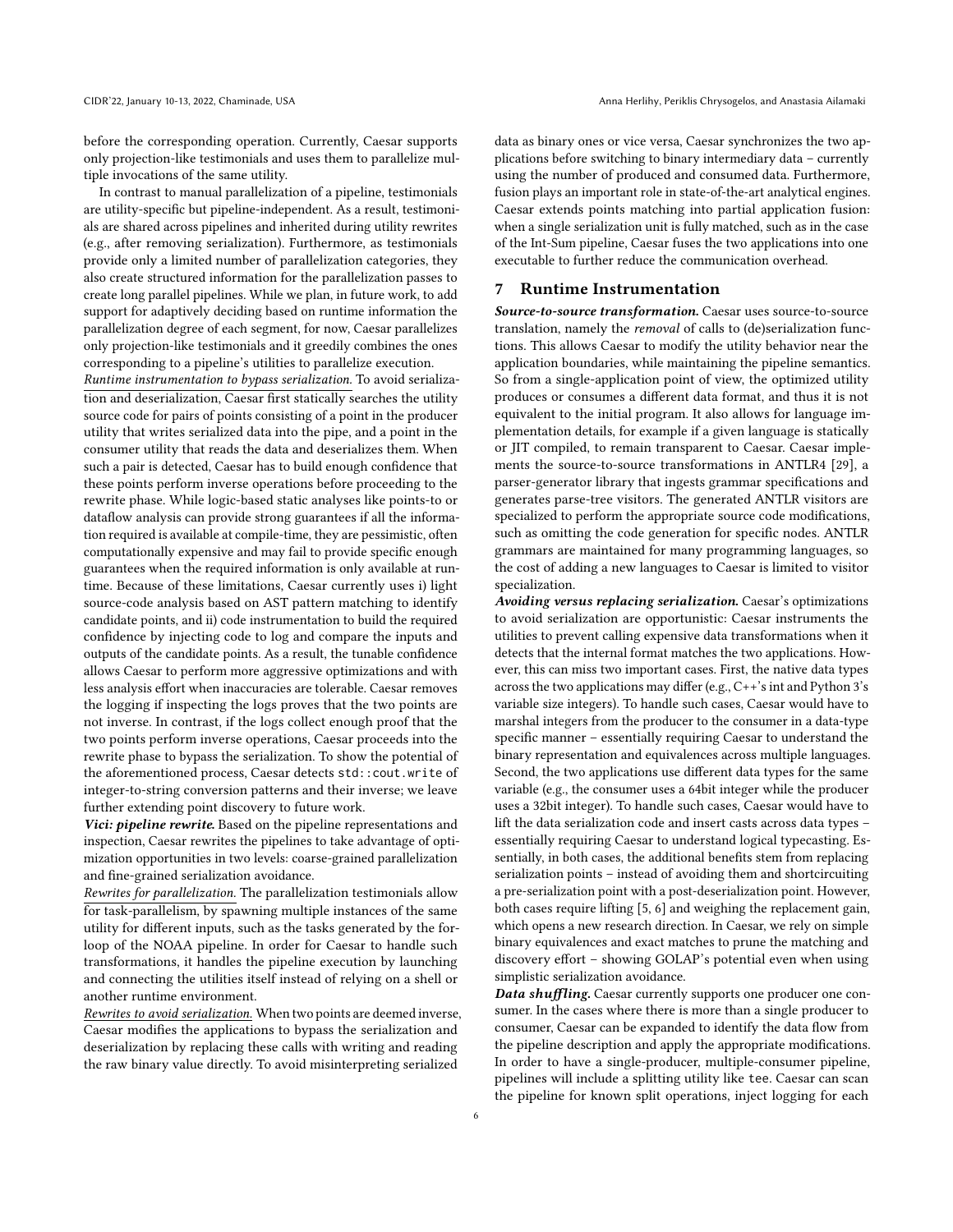<span id="page-6-0"></span>Boosting Efficiency of External Pipelines by Blurring Application Boundaries Communication Communication CIDR'22, January 10-13, 2022, Chaminade, USA



Figure 3: Impact of different optimizations performed by Caesar

operator, and do an n-way comparison of logs since the split can be statically detected before instrumentation begins. In the case where we have  $n$  instances of the producer and  $n$  instances of the consumer (potentially as the result of parallelization), Caesar currently ensures that the logs are process-private.

Rewrite granularity and state. Caesar performs rewrites in multiple stages. Two factors affect rewrite order: whether the number of application instances changes and how the state is maintained across rewrites. Specifically, 1) splitting a running application into two new independent tasks is a non-trivial operation, and 2) restarting a running application without losing the internal state requires, in the general case, support by the application. Caesar takes advantage of the process-level execution model in data pipelines to avoid such demanding requirements. Specifically, parallelization and utility fusion change the number of application instances. Thus, Caesar decides parallelization and fusion optimizations a priori to instantiating the pipeline – avoiding the requirement for task splitting and consolidation of two running tasks into one process.

In contrast, avoiding serialization does not change the number of launched applications, providing an additional opportunity for maintaining state across rewrites. Instead of rewriting applications offline and restoring the state, we can do the rewrites online and keep the state without additional effort. A naive approach to rewrite an application to avoid a serialization point would recompile and restart the application, losing the internal state. Caesar only opts for such an offline approach, which restarts the application after a rewrite, for rewrites between two consecutive pipeline invocations. However, Caesar also supports online serialization-avoidance rewrites during the execution of a pipeline. To enable online rewrites, Caesar exploits the fact that modifying the (de)serialization code does not affect internal data structures. Thus, Caesar uses just-in-time code modification to replace the serialization without affecting the surrounding code.

#### 8 Evaluation

We evaluate Caesar using two microbenchmarks per proposed optimization and a combined-optimizations benchmark as an end-toend evaluation on a multi-utility pipeline.

Experimental setup. The experiments run on a dual-socket Intel Xeon E5-2650L v3 CPU machine with 12 physical cores per socket and a total of 256GB memory. We use dockerized Ubuntu 20.04.2,

GNU Coreutils 8.28, Bash 5.0.17, and JVM Corretto-11.0.10. Caesar is written in C++ and invokes ANTLR 4.3 to modify inspected utilities. Utilities are given in the form of compiled binaries. In order to apply serialization optimizations, the binaries must be accompanied by their  $(C/C++)$  source code and the compilation command. Binaries without accompanying source code can still be run and parallelized. Caesar receives the input pipeline as a parsed representation of a simplistic scripting language. All files are considered immutable and all inter-utility communication happens through stdin/stdout. For the evaluation, binary modifications are performed offline, and we report the corresponding offline time.

Microbenchmark: orchestrating utilities. To evaluate the parallelization opportunities, Figure [3a](#page-6-0) uses: i) "Relational", a relationallike pipeline that scans and ranks a set of text files based on a keyword frequency, ii) "OCR" uses Tesseract [\[16\]](#page-7-31), an OCR library, to perform the same keyword search and rank over images. Parallelizing the Relational text search achieves 14.5x speed-up over the sequential pipeline description, while the computationally heavier OCR pipeline has speed-up close to the number of physical cores. Microbenchmark: optimizing utility boundaries. Figure [3b](#page-6-0) evaluates the benefit of avoiding inter-utility serialization, using two pipelines: i) "Single column", a number generator that pushes one column to a summation, ii) "Double column", an <IP, size> generator pushing to an aggregator to find who sent the most data.

The first optimization "Bypassing serialization" applies only serialization avoidance, without fusion or parallelization, achieving approximately 2x speed-up over the baseline, unmodified pipeline, for both pipelines. The second optimization, "Fusion" additionally performs fusion for the selected utilities, pulling the code of the second utility into the first one, achieving up to 2.8x speed-up, as it avoids sending even binary data across the two utilities as well as invocation overheads.

Caesar employs logging to determine whether a pair of candidate serialization points is a match across utilities. For the Single and Double column pipelines, we measure a maximum 17% slowdown during the logging window compared with the baseline unmodified pipeline. For more complex pipelines, however, the slowdown further decreases as the pipeline complexity increases, giving only 1% overhead in the case of the "combined optimizations" experiment. Furthermore, inserting logs and bypassing serialization require modifying and recompiling utilities, taking 2-3 seconds per binary.